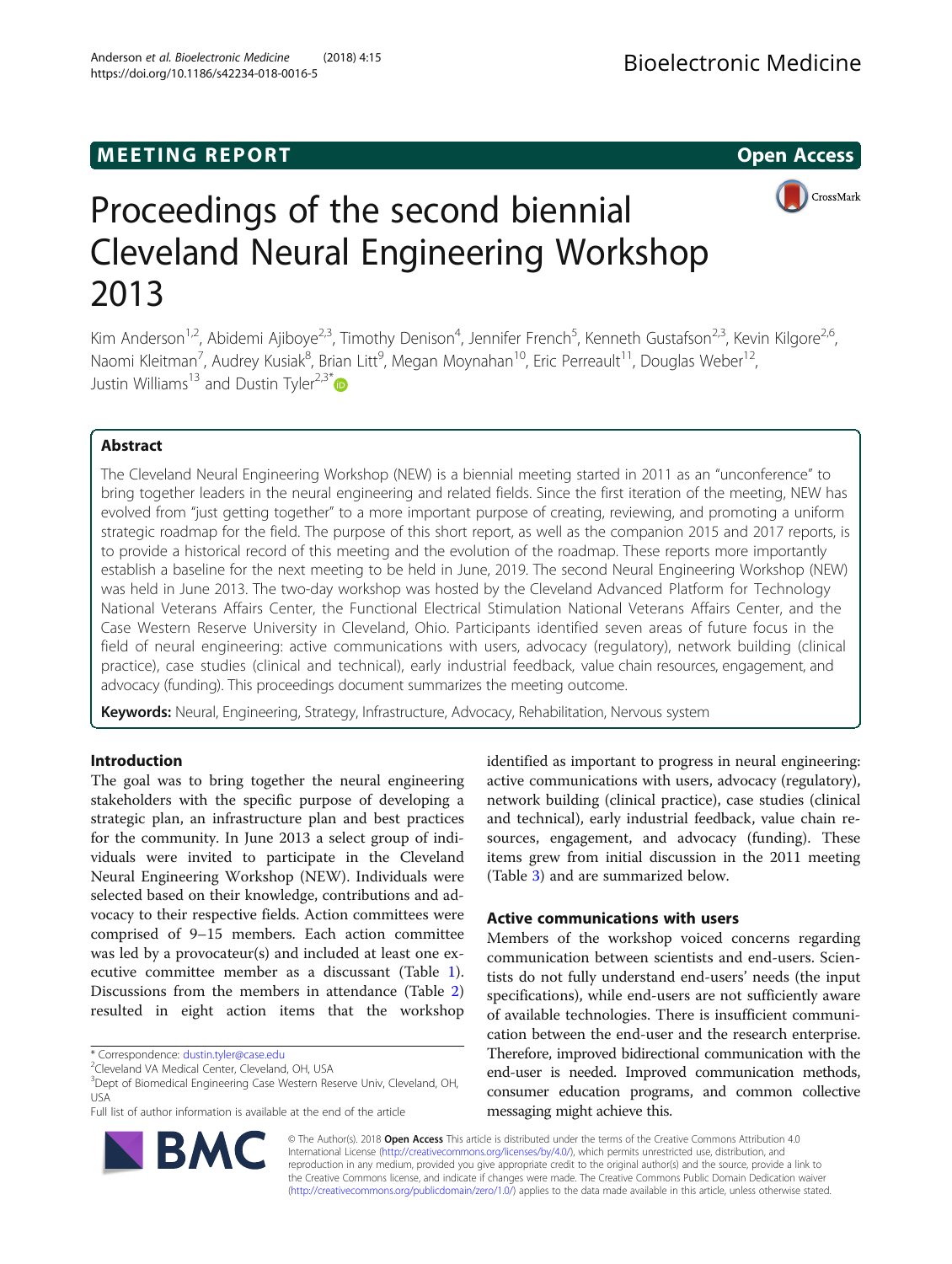<span id="page-1-0"></span>Table 1 ClevelandNEW 2013 session summary. The table lists the eight planned sessions along with the last name(s) of the provocateur(s) and discussant assigned to lead those sessions

| Session Title            | Provocateur(s)  | Discussant      |
|--------------------------|-----------------|-----------------|
| Introduction             | Tyler           | Gustafson/Tyler |
| User/Consumer            | French          | Anderson        |
| Regulatory/Reimbursement | Moynahan        | Ajiboye         |
| Clinical Practice        | Litt            | Weber           |
| Technology/Innovation    | Kilgore/Loeb    | Perreault       |
| Industry Translation     | Denison         | Williams        |
| Funding                  | Kleitman/Kusiak | Gustafson       |
| Summary                  | Tyler           | Gustafson/Tyler |

## Regulatory advocacy and reimbursement

The research community is insufficiently aware of Food and Drug Administration (FDA) regulations, upcoming changes to regulations, and the impact regulations have on research. Current regulations are predominately designed for commercial interests to achieve marketing approval. Testing requirements are suboptimal for early-phase, academic research. Moreover, increased requirements are becoming prohibitive to academic clinical research. As single

Table 2 List of ClevelandNEW 2013 workshop participants

voices, researchers have limited capability to change or affect the FDA. Therefore, stakeholders must join together to voice their concerns, as well as partner with larger interests in order to address the needs of the community.

## Network building for clinical practice

Members of the workshop recognized the complex challenges faced by clinicians when incorporating neural engineering into daily clinical practice. It was also recognized that inclusion of clinical colleagues in the development of neural technology would result in mutual benefits to scientists and clinicians. Building networks of clinicians interested in neural engineering may be an efficient and effective method to bridge the current communications gap. Clinician education is also an important step in building these networks and ultimately moving neural engineering into mainstream clinical practice. Therefore, there is a need for development of continuing education courses designed to train clinicians in neural engineering.

## Clinical and technical case studies

There is a paucity of accurate and objective sources regarding success or failure or neural engineering technology.

| Name.              | Institution (in 2013)    | Name              | Institution (in 2013)  |
|--------------------|--------------------------|-------------------|------------------------|
| Ajiboye, Bolu      | Case Western Res Univ    | Loeb, Gerald      | Univ of S California   |
| Anderson, Kimberly | Univ of Miami            | Marasco, Paul     | Louis Stokes Cle VA    |
| Bensmaia, Sliman   | Univ of Chicago          | McIntyre, Cameron | Case Western Res Univ  |
| Bourbeau, Dennis   | Case Western Res Univ    | Merrill, Dan      | Ripple, LLC            |
| Brill, Natalie     | Case Western Res Univ    | Miller, Jonathan  | Case Western Res Univ  |
| Brose, Steve       | Louis Stokes Cle VA      | Miller, Lee       | Northwestern Univ      |
| Capadona, Jeffrey  | Case Western Res Univ    | Mohseni, Pedram   | Case Western Res Univ  |
| Cullen, D. Kacy    | Univ of Pennsylvania     | Moynahan, Megan   | Inst for Func Recovery |
| Denison, Timothy   | Medtronic                | Muthuswamy, Jit   | Arizona State Univ     |
| Durand, Dominique  | Case Western Res Univ    | Otto, Kevin       | Purdue Univ            |
| Fisher, Lee        | Case Western Res Univ    | Peckham, Hunter   | Case Western Res Univ  |
| French, Jennifer   | Neurotech Network        | Perreault, Eric   | Northwestern Univ      |
| Gaunt, Robert      | Univ of Pittsburgh       | Polacek, Laura    | MetroHealth Med Cntr   |
| Guillory, Shane    | Ripple, LLC              | Schiefer, Matt    | CWRU & Cle VA          |
| Gustafson, Kenneth | Case Western Res Univ    | Sensinger, Jon    | Rehab Inst of Chicago  |
| Hess, Allison      | CWRU & Cle VA            | Solanki, Swarna   | Case Western Res Univ  |
| Johnson, Matthew   | Univ of Minnesota        | Triolo, Ronald    | CWRU & Cle VA          |
| Keith, Michael W.  | MetroHealth Med Cntr     | Tyler, Dustin     | CWRU & Cle VA          |
| Kilgore, Kevin     | MetroHealth Med Cntr     | Wagenaar, Joost   | Univ of Pennsylvania   |
| Kirsch, Bob        | CWRU & Cle VA            | Weber, Douglas    | Univ of Pittsburgh     |
| Kleitman, Naomi    | Craig H. Neilsen Found   | Williams, Justin  | Univ of Wisconsin      |
| Kusiak, Audrey     | Dept of Veterans Affairs | Williams, Matt    | Louis Stokes Cle VA    |
| Litt, Brian        | Univ of Pennsylvania     | Zorman, Christian | Case Western Res Univ  |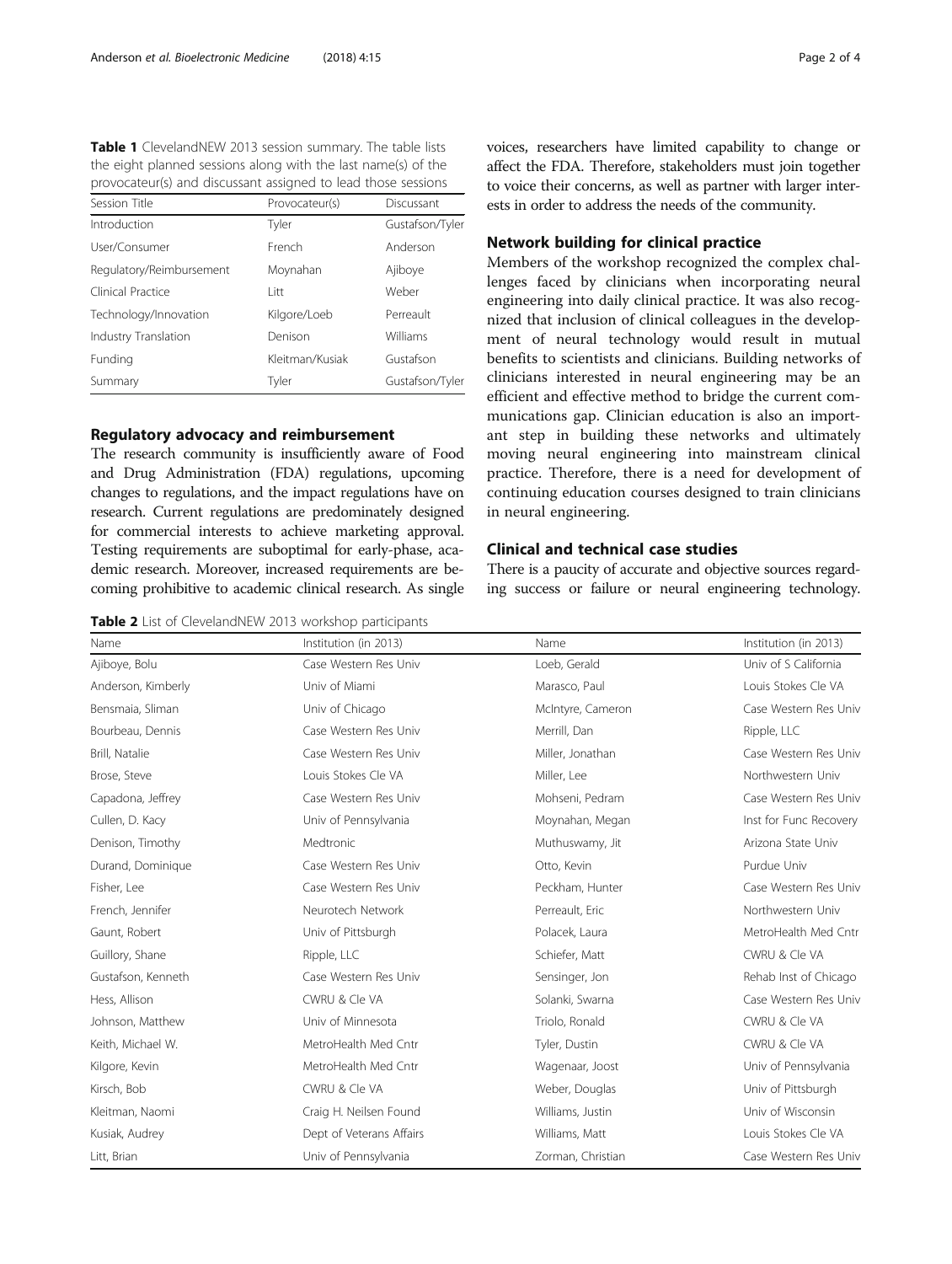<span id="page-2-0"></span>Anderson et al. Bioelectronic Medicine (2018) 4:15 Page 3 of 4

Table 3 List of ClevelandNEW 2011 workshop participants

| Name                   | Institution (in 2011)    | Name               | Institution (in 2011) |
|------------------------|--------------------------|--------------------|-----------------------|
| Ajiboye, Bolu          | Cleveland FES Center     | Lavik, Erin        | Case Western Res Univ |
| Batista, Aaron         | Univ of Pittsburgh       | Lujan, Luis        | Cleveland Clinic      |
| Bikson, Marom          | City Univ of New York    | McIntyre, Cameron  | Cleveland Clinic      |
| Bourbeau, Dennis       | Univ of Pittsburgh       | Mohseni, Pedram    | Case Western Res Univ |
| Bretl, Timothy         | U. Illinois at U-C       | Moran, Dan         | Washington Univ       |
| Brose, Steven          | Cleveland FES Center     | Murphey, Todd      | Northwestern Univ     |
| Bruns, Tim             | Univ of Pittsburgh       | Nagvi, Hassan      | Cleveland Clinic      |
| Butson, Christopher    | Med Col of Wisconsin     | Otto, Kevin        | Purdue Univ           |
| Capadona, Jeffrey      | Case Western Res Univ    | Peckham, P. Hunter | Cleveland FES Center  |
| Carney, Paul           | Univ of Florida          | Perreault, Eric    | Northwestern Univ     |
| Chestek, Cynthia       | Stanford University      | Pinault, Gilles    | Louis Stokes Clev VA  |
| Cui, Xinyan            | Univ of Pittsburgh       | Putnam, David      | Cornell Univ          |
| Dorval, Chuck          | Univ of Utah             | Sachs, Nich        | Northwestern Univ     |
| Dukelow, Sean          | Univ of Calgary          | Schiefer, Matthew  | Case Western Res Univ |
| Fridman, Gene          | Johns Hopkins Univ       | Shenoy, Krishna    | Stanford Univ         |
| Gaunt, Robert          | Univ of Pittsburgh       | Shoham, Shy        | Technion              |
| Gilbert, Ryan          | Rensselaer Polytech Inst | Sloan, Andrew      | University Hospitals  |
| Gliha, Karen           | n/a                      | Slutzky, Marc      | Northwestern Univ     |
| Gliha, Tom             | n/a                      | Stegemann, Jan     | Univ of Michigan      |
| Gustafson, Kenneth     | CWRU & Cle VAMC          | Sutter, Maria      | n/a                   |
| Hasenwinkel, Julie     | Syracuse Univ            | Taylor, Dawn       | Clev Clinic & Cle VA  |
| Helms-Tillery, Stephen | Arizona State Univ       | Triolo, Ronald     | CWRU & Cle VA         |
| Hess, Allison          | Case Western Res Univ    | Tyler, Dustin      | CWRU & Cle VA         |
| Ho, Chester            | Univ of Calgary          | Ustin, Jeffrey     | MetroHealth Med Cntr  |
| Hoyen, Harry           | MetroHealth Med Cntr     | Wang, Wei          | Univ of Pittsburgh    |
| Jarosiewicz, Beata     | <b>Brown Univ</b>        | Weber, Doug        | Univ of Pittsburgh    |
| Kelly, Clay            | Louis Stokes Cle VA      | Wheeler, Don       | n/a                   |
| Kirsch, Robert         | Cleveland FES Center     | Yu, Byron          | Carnegie Mellon Univ  |
| Kusiak, Audrey         | Dept of Veterans Affairs | Zorman, Christian  | Case Western Res Univ |

This has led to dissemination of misinformation to stakeholders.

Similarly, there is a lack of a "best practices collection" for clinicians and researchers. This has led to individual reallocation of time and resources to solve challenges that may already have been addressed with success by others in the field. Therefore, there is a need for development of a clinical cases data and resource module that is user-friendly and scalable for the future.

## Early industrial feedback

The workshop members agreed, "We have a classical problem of building hammers and looking for nails." The pathway from technology to implementation could be expedited if a feedback mechanism with industry was available early in the technology development process.

Therefore, the community must develop best practices and create opportunities to engage in industrial feedback early on in the technology development life cycle.

## Value chain resources

Corporations employ models of technology assessment a technology value chain. The value chains for different companies are different. Having insight into the value chains and pathways may help optimize the research and design process. Therefore, the goal is to develop a resource of this information available to the community.

## Engagement

There are significant challenges to securing funding in this space. One reason may be the lack of involvement by stakeholders. General funding development and the